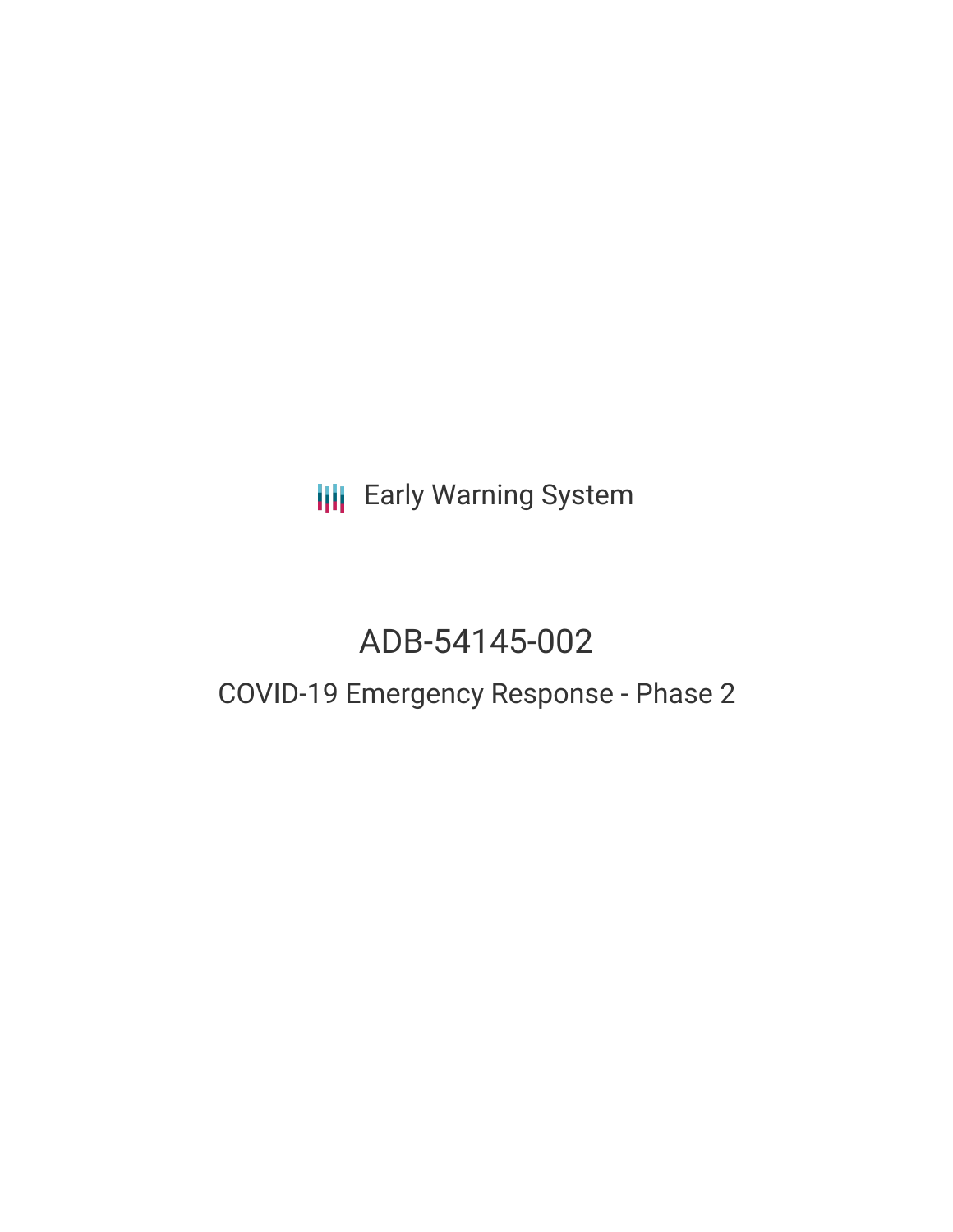

#### **Quick Facts**

| <b>Countries</b>               | Mongolia                     |
|--------------------------------|------------------------------|
| <b>Financial Institutions</b>  | Asian Development Bank (ADB) |
| <b>Status</b>                  | Approved                     |
| <b>Bank Risk Rating</b>        | C                            |
| <b>Voting Date</b>             | 2020-09-03                   |
| <b>Borrower</b>                | Government of Mongolia       |
| <b>Sectors</b>                 | <b>Education and Health</b>  |
| <b>Investment Type(s)</b>      | Grant                        |
| <b>Investment Amount (USD)</b> | $$1.50$ million              |
| <b>Grant Amount (USD)</b>      | $$1.50$ million              |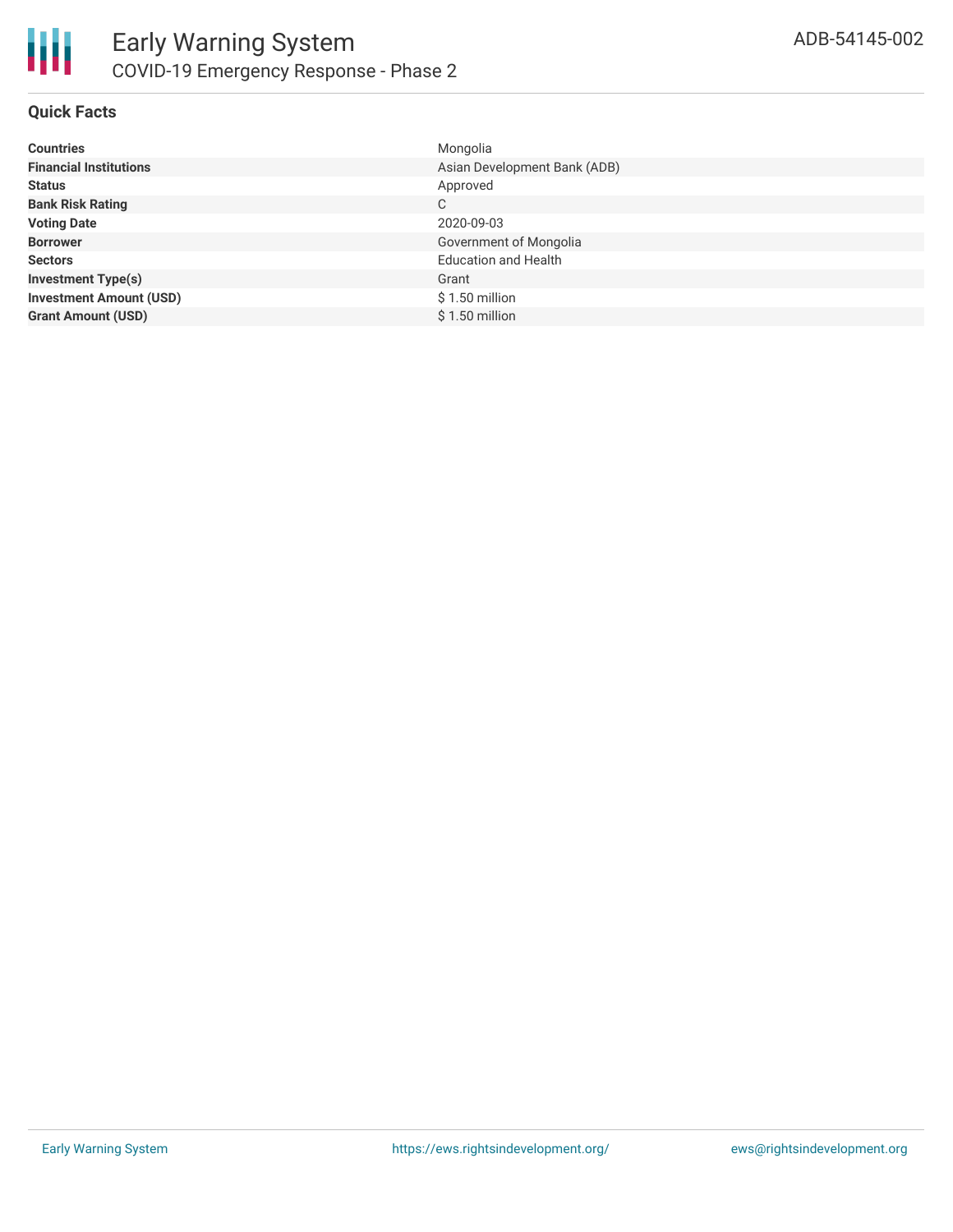

### **Project Description**

No project description as of this writing.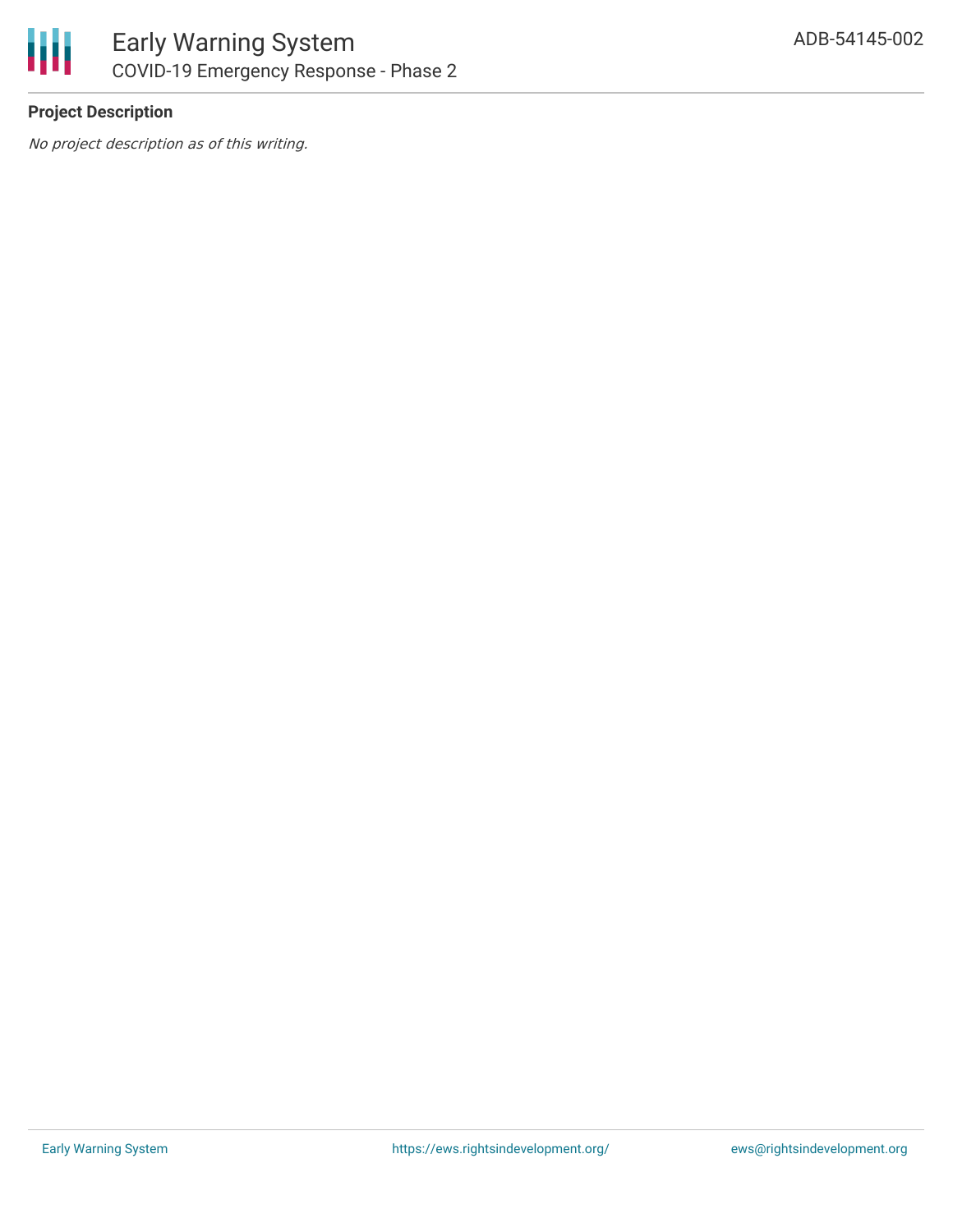

#### **Investment Description**

Asian Development Bank (ADB)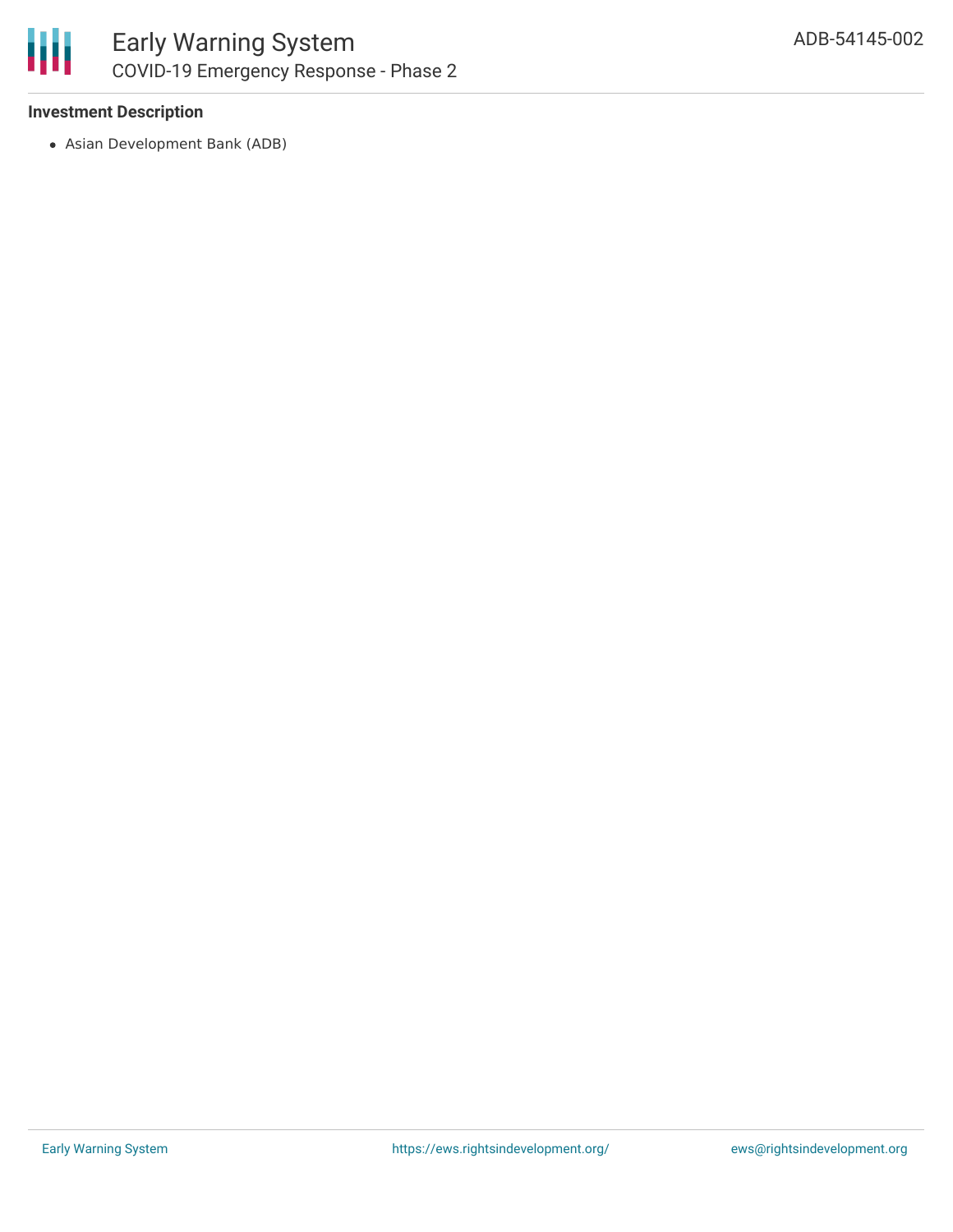#### **Contact Information**

Ministry of Finance (formerly Ministry of Finance and Economy) S.Danzangiin Gudamj 5/1, Zasgiin Gazriin II Bair, Ulaanbaatar 15160 Mongolia

#### **ACCESS TO INFORMATION**

You can submit an information request for project information at: https://www.adb.org/forms/request-information-form

ADB has a two-stage appeals process for requesters who believe that ADB has denied their request for information in violation of its Access to Information Policy. You can learn more about filing an appeal at: https://www.adb.org/site/disclosure/appeals

#### **ACCOUNTABILITY MECHANISM OF ADB**

The Accountability Mechanism is an independent complaint mechanism and fact-finding body for people who believe they are likely to be, or have been, adversely affected by an Asian Development Bank-financed project. If you submit a complaint to the Accountability Mechanism, they may investigate to assess whether the Asian Development Bank is following its own policies and procedures for preventing harm to people or the environment. You can learn more about the Accountability Mechanism and how to file a complaint at: http://www.adb.org/site/accountability-mechanism/main.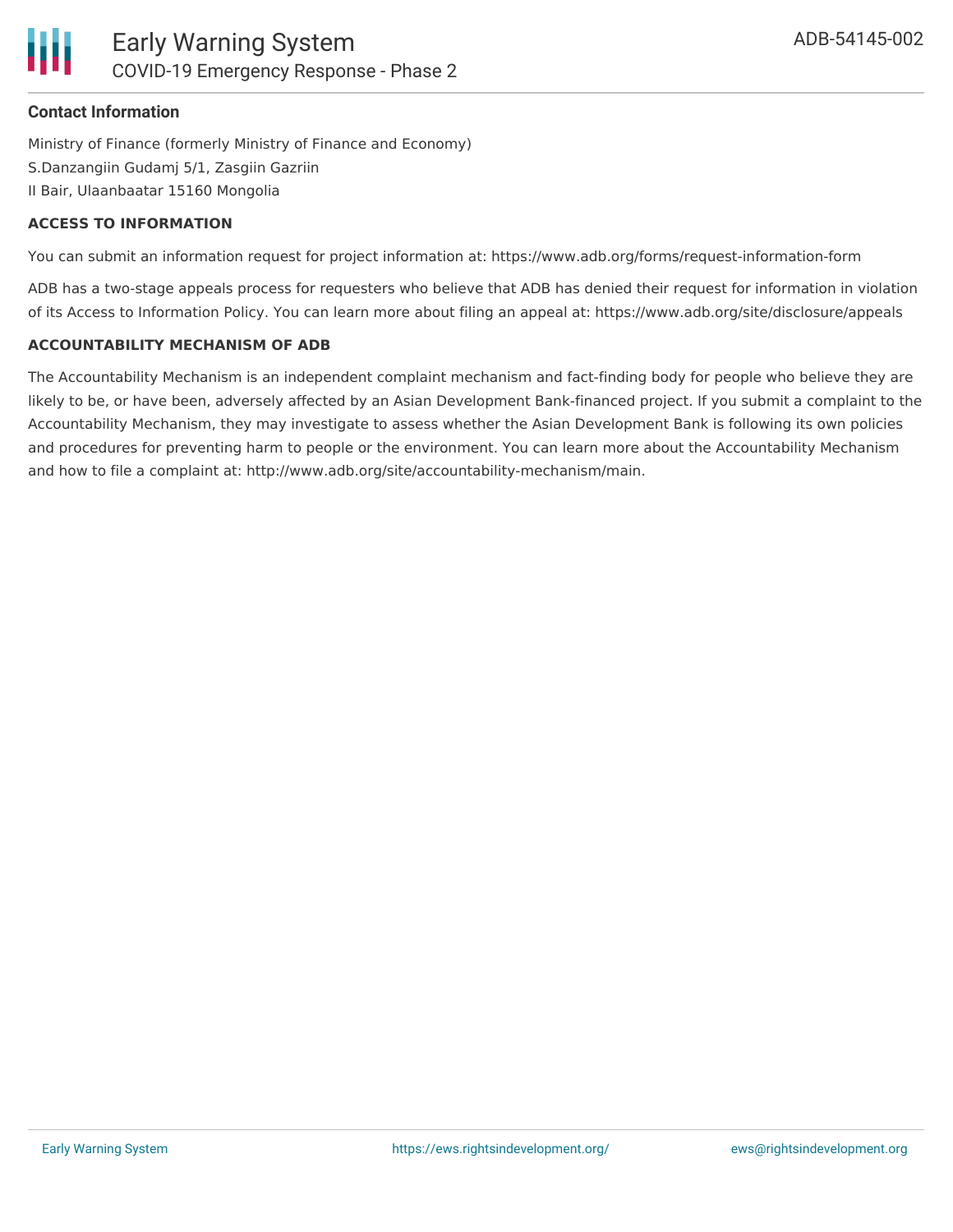

#### **Bank Documents**

• Project [Disclosure](https://ewsdata.rightsindevelopment.org/files/documents/02/ADB-54145-002.pdf) PDF [\[Original](https://www.adb.org/printpdf/projects/54145-002/main) Source]